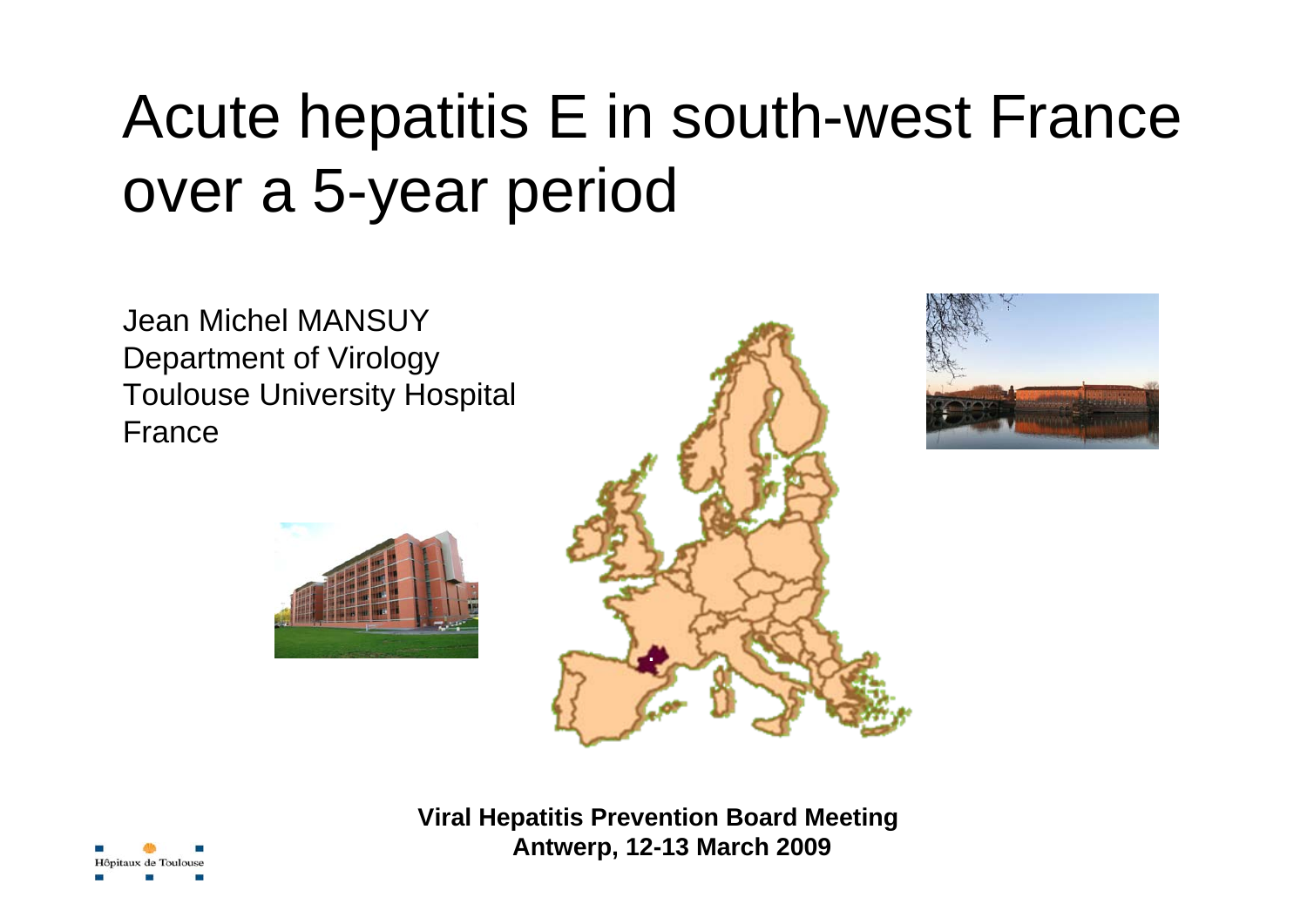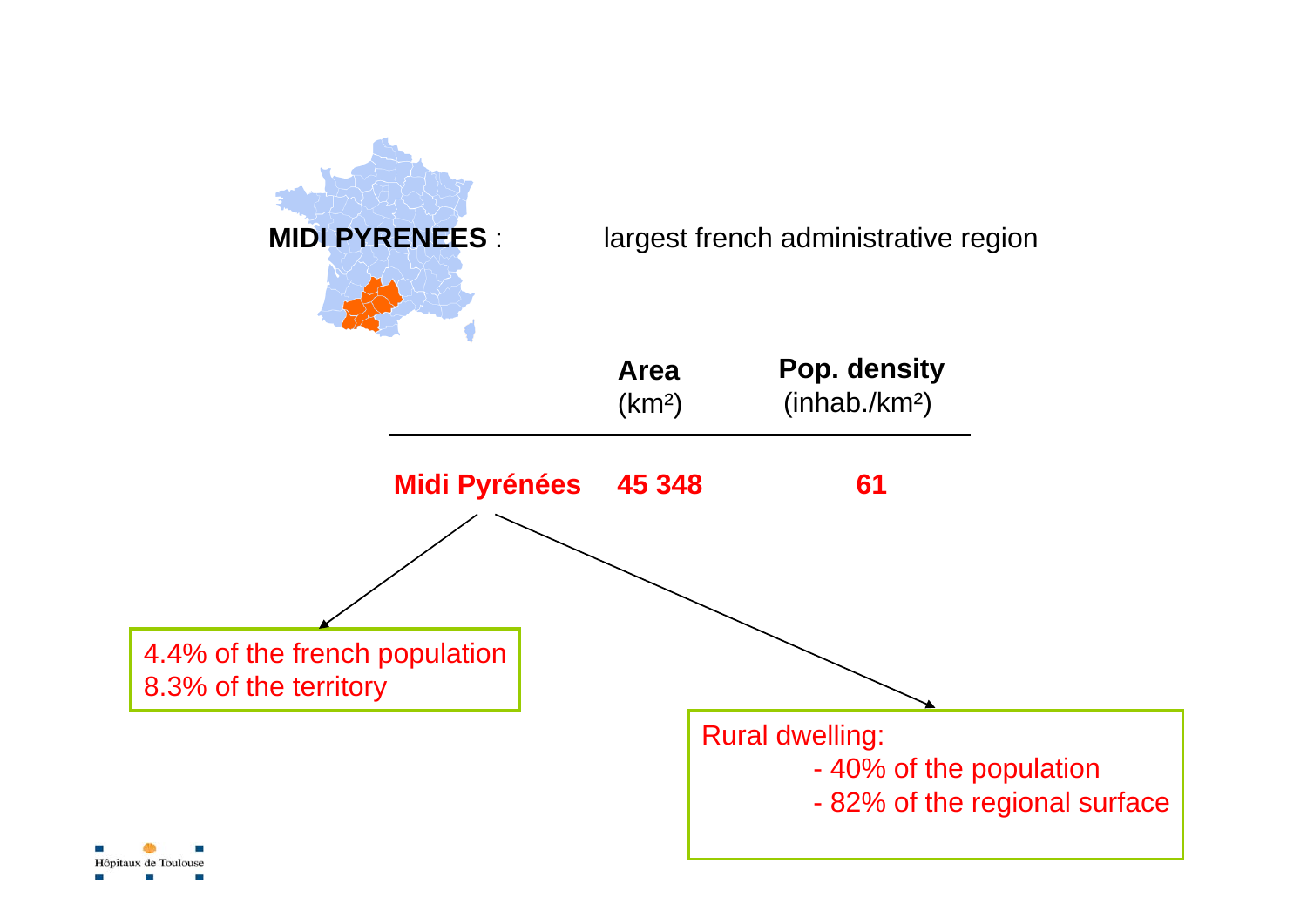End of 90's: anti-HEV IgG among patients suffering from acute hepatitis without recent travel history



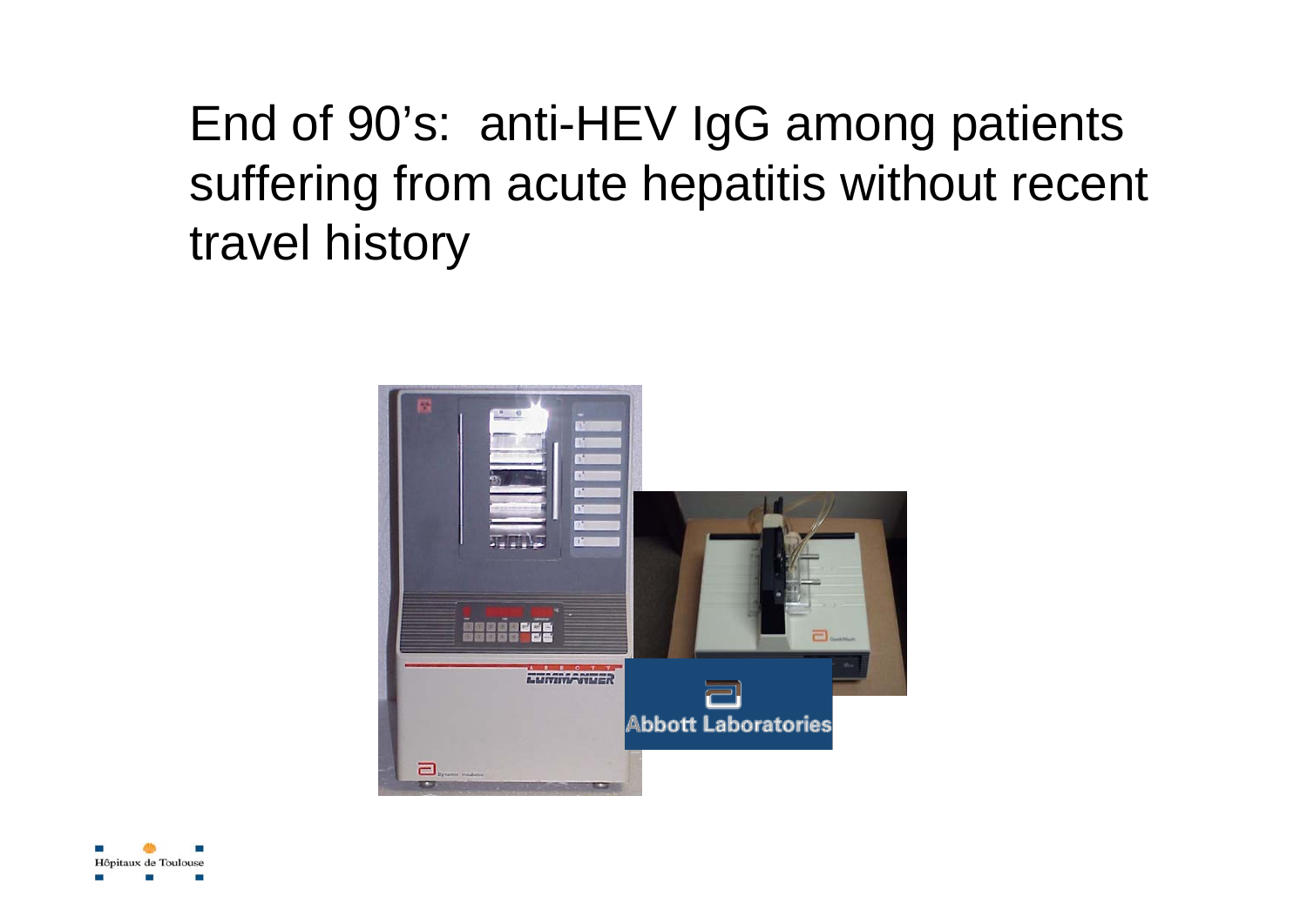**Boutrouille et al, J Clin Microbiol 2007: 3.50 / 2.91 %**



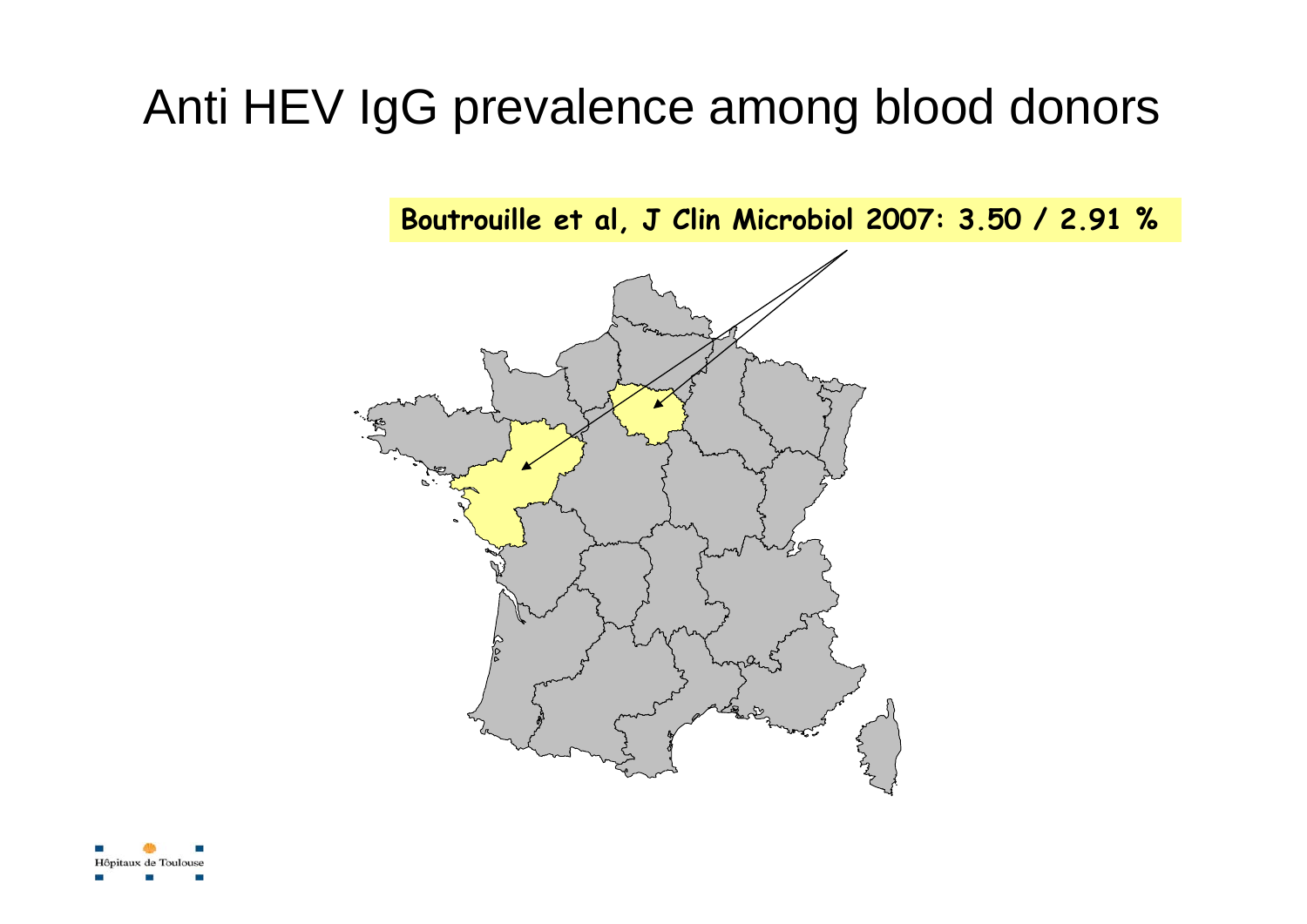**Boutrouille et al, J Clin Microbiol 2007: 2.91 / 3.50 %**

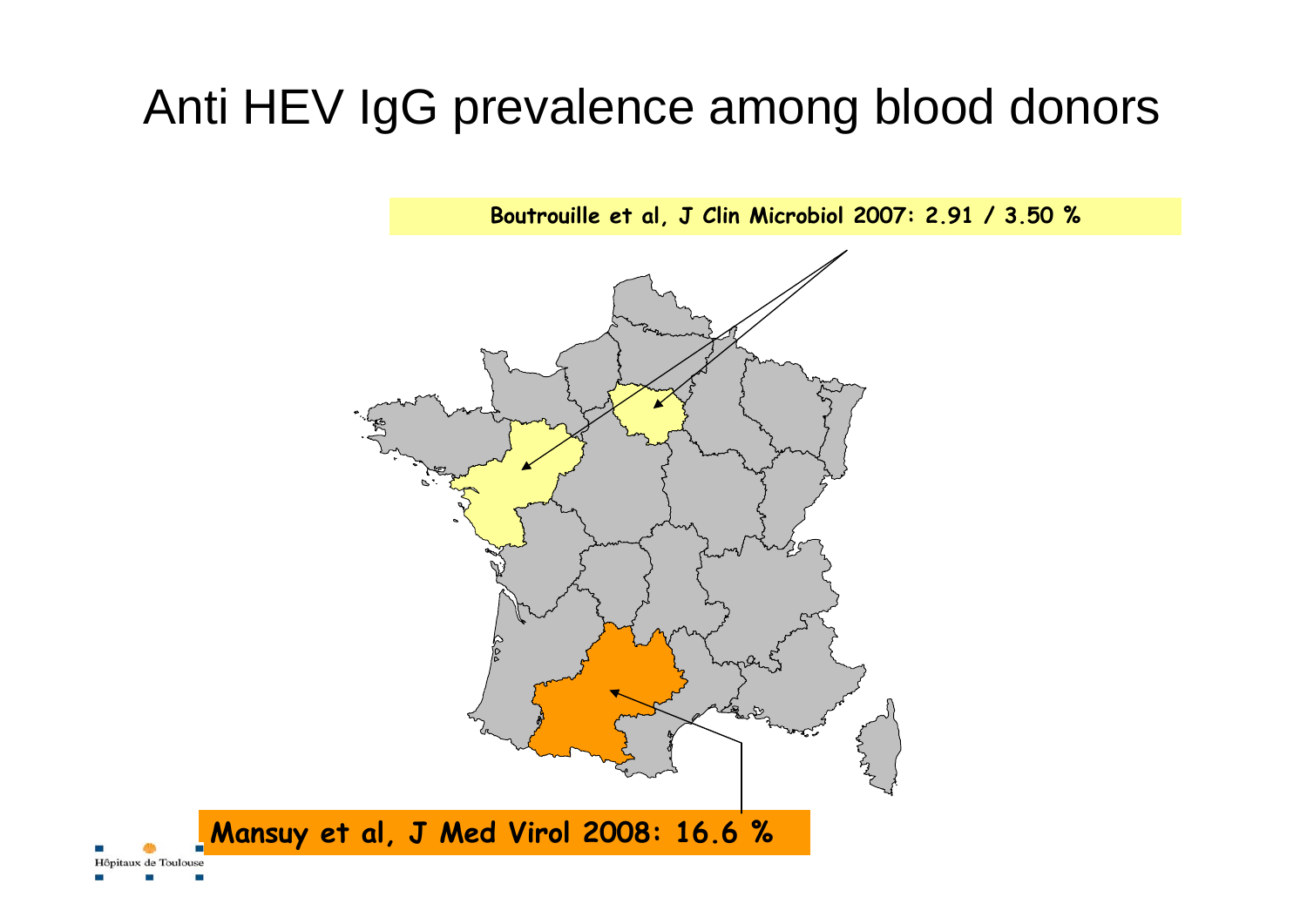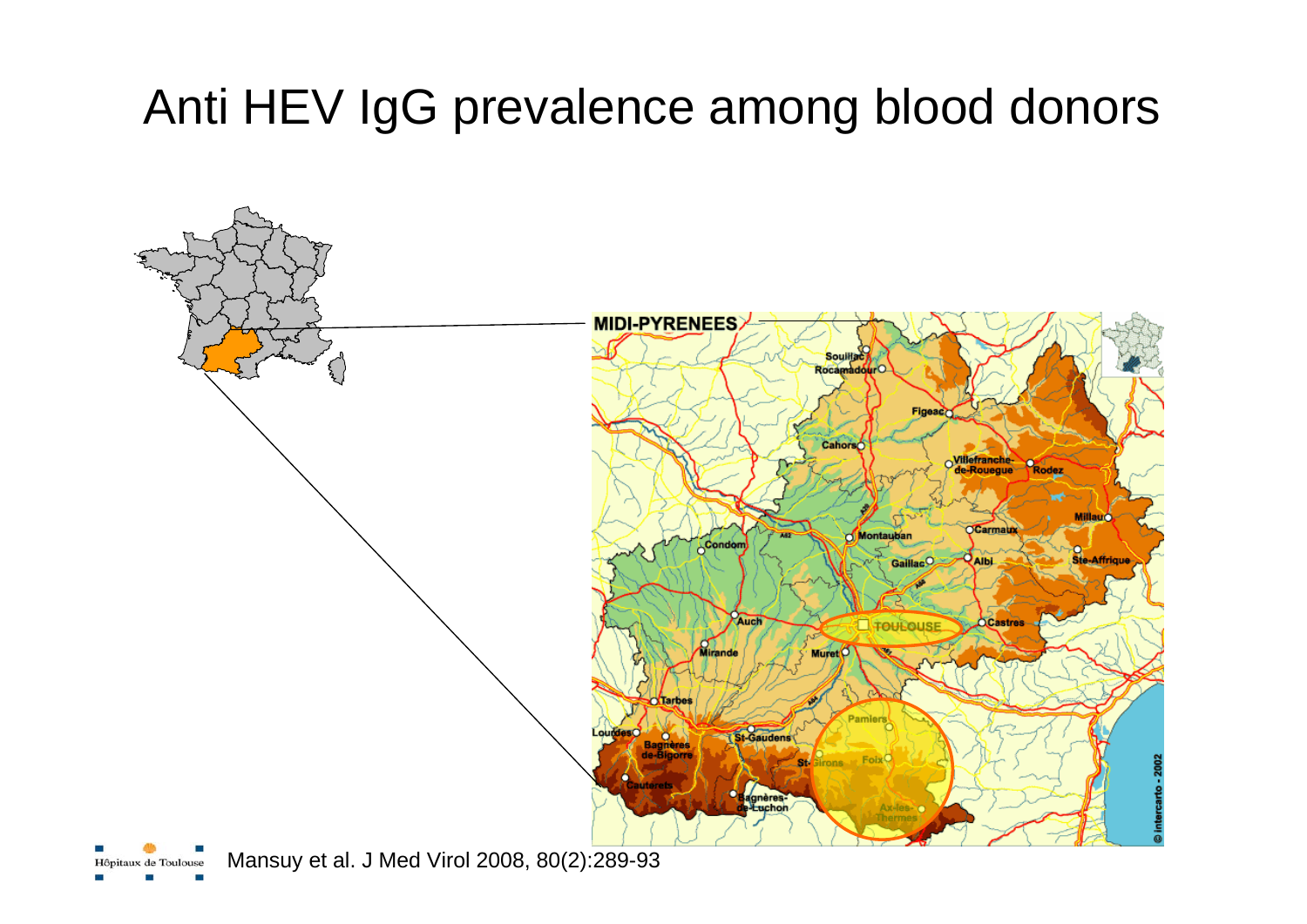

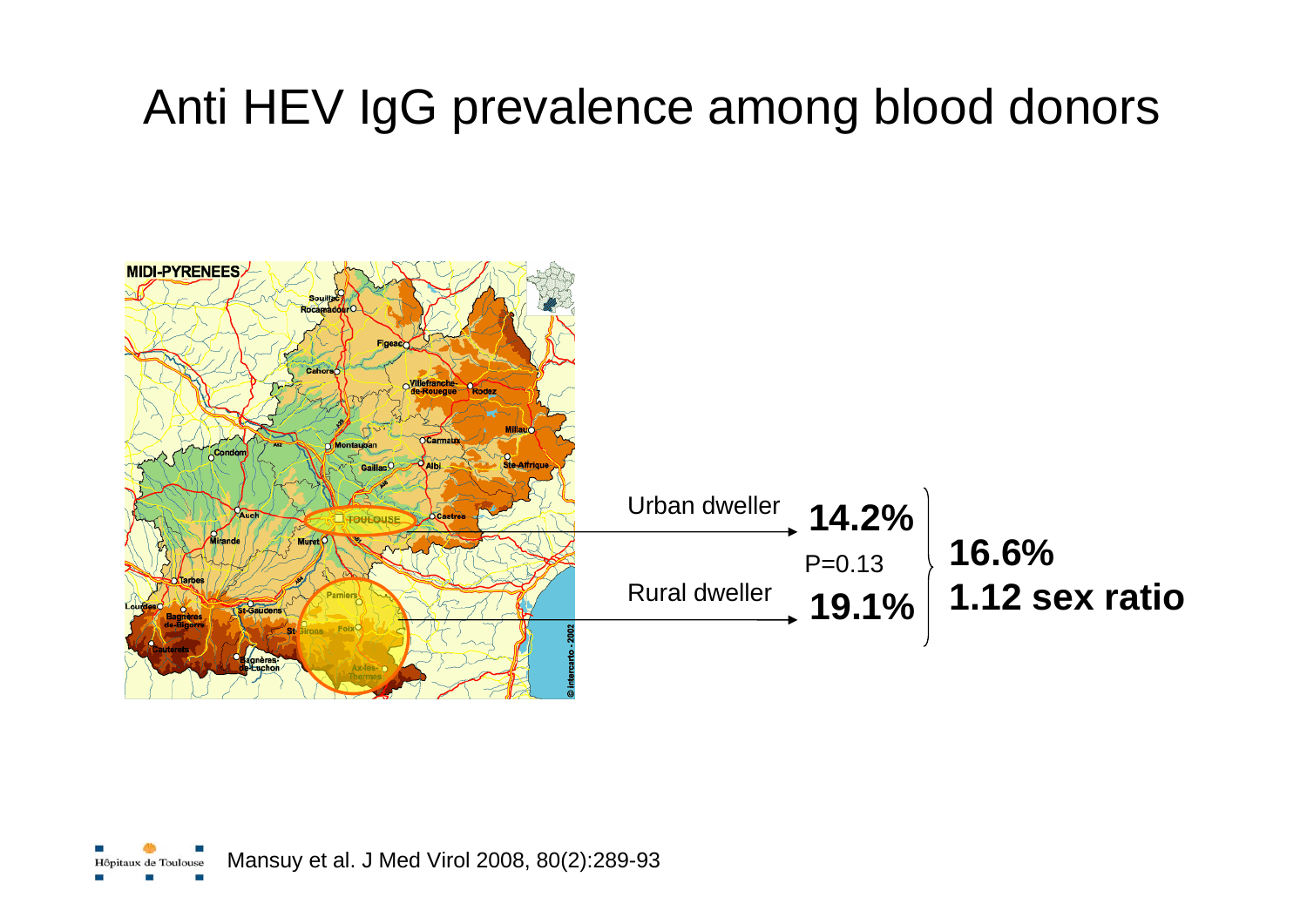

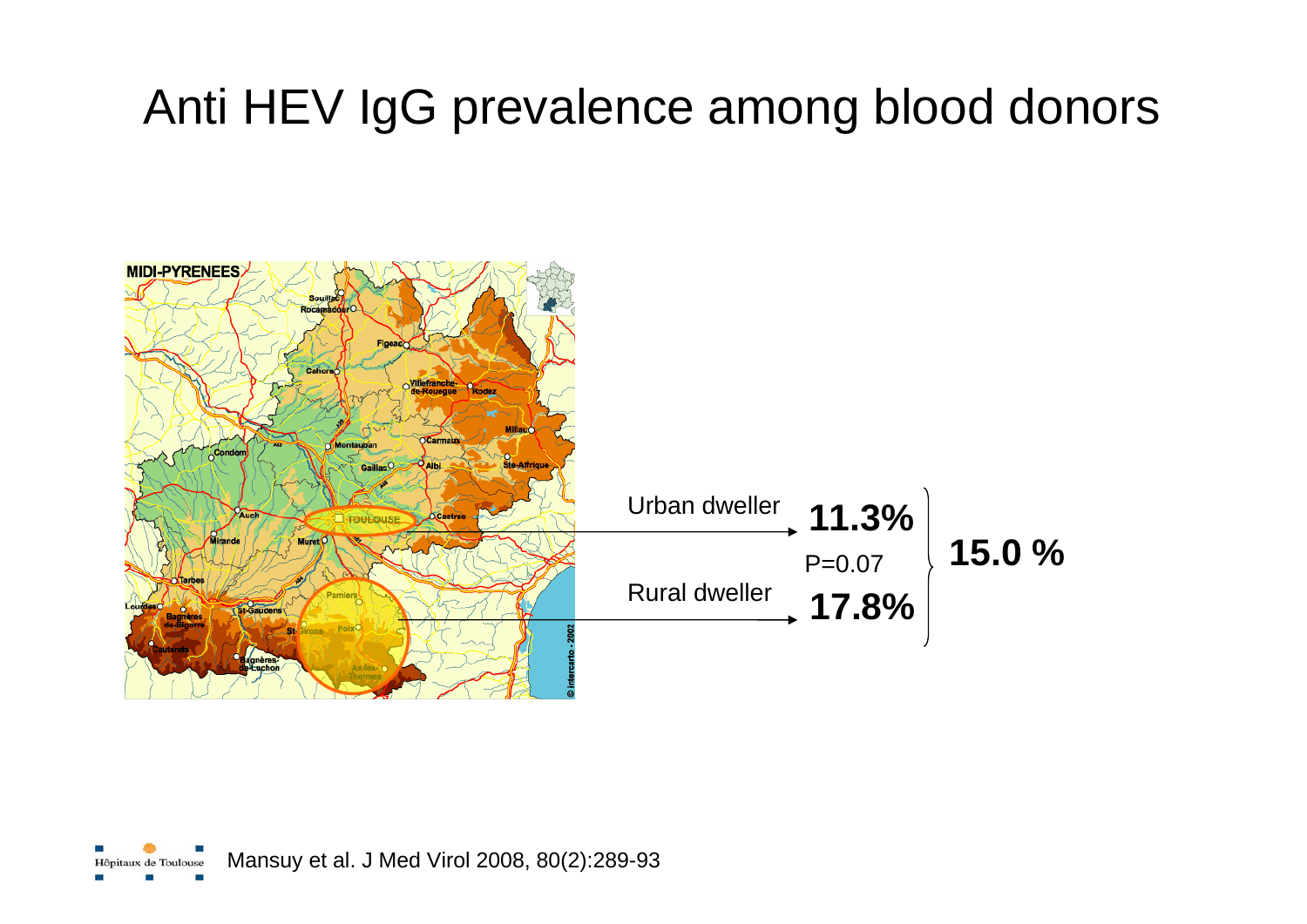

TABLE I. Prevalence of Anti-HEV IgG in Blood Donors and Activities

|                                                 | Blood donors,<br>anti-HEV positive $\%$ (n) | p     |
|-------------------------------------------------|---------------------------------------------|-------|
| Hunting $(n=29)$                                | 31.03(9)                                    | 0.038 |
| Gardening $(n = 195)$                           | 15.38 (30)                                  | 0.51  |
| Kitchen gardening $(n=71)$                      | 21.13(15)                                   | 0.29  |
| Contact with domestic animals $(n = 318)$       | 17.61 (56)                                  | 0.52  |
| Contact with wild animals <sup>a</sup> $(n=36)$ | 27.77 (10)                                  | 0.07  |
| Travel in non-HEV endemic countries $(n = 173)$ | 19.65(34)                                   | 0.21  |
| Travel in HEV endemic countries $(n = 147)$     | 19.73 (29)                                  | 0.79  |

"All hunters had contact with wild animals.

Mansuy et al. J Med Virol 2008, 80(2):289-93Hôpitaux de Toulouse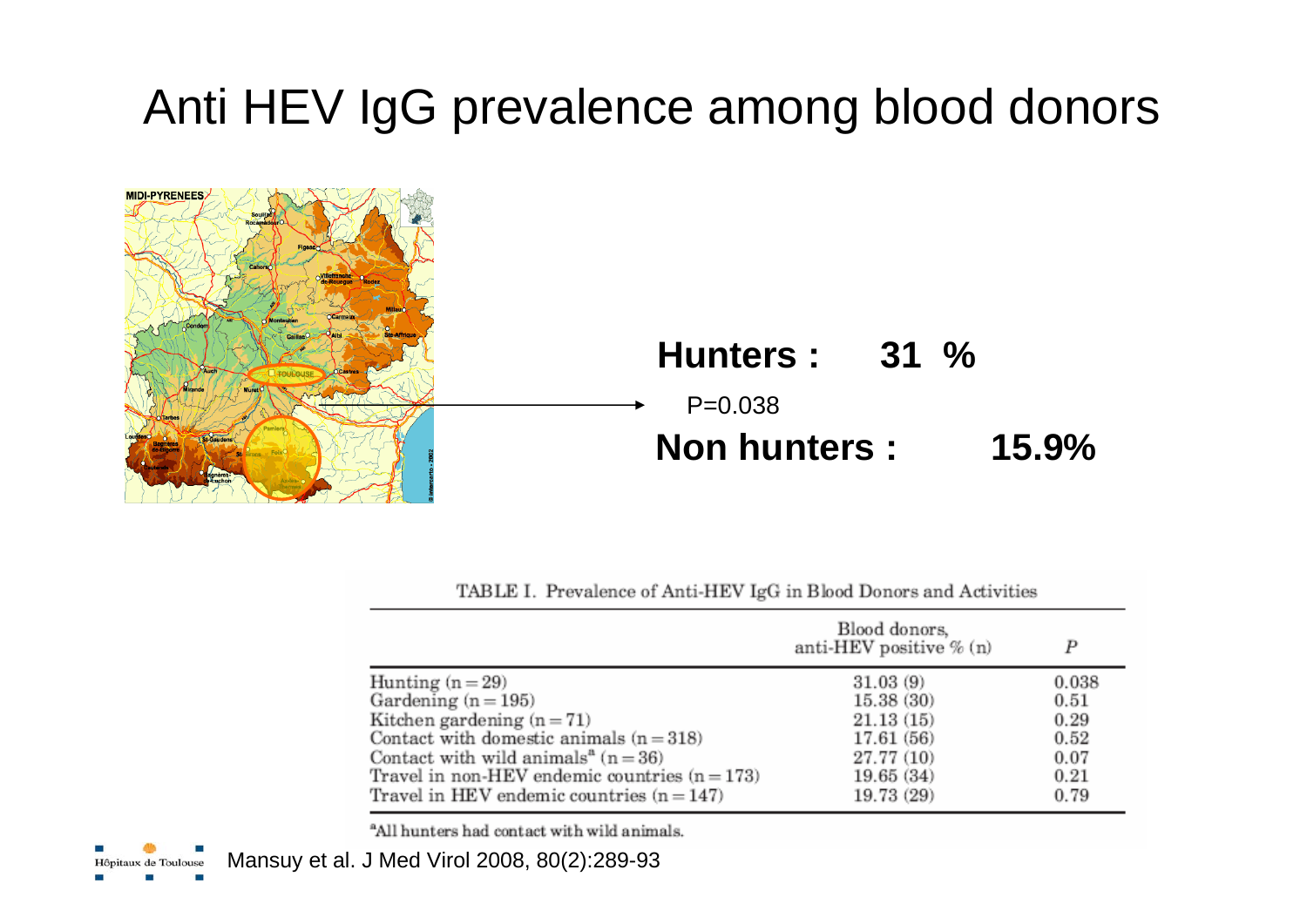$\rightarrow$  How many symptomatic cases of acute hepatitis E in the area ?

 $\rightarrow$  Is there one or more risk factors in the area?

 $\rightarrow$  Is there one or more **reservoirs** in the area?

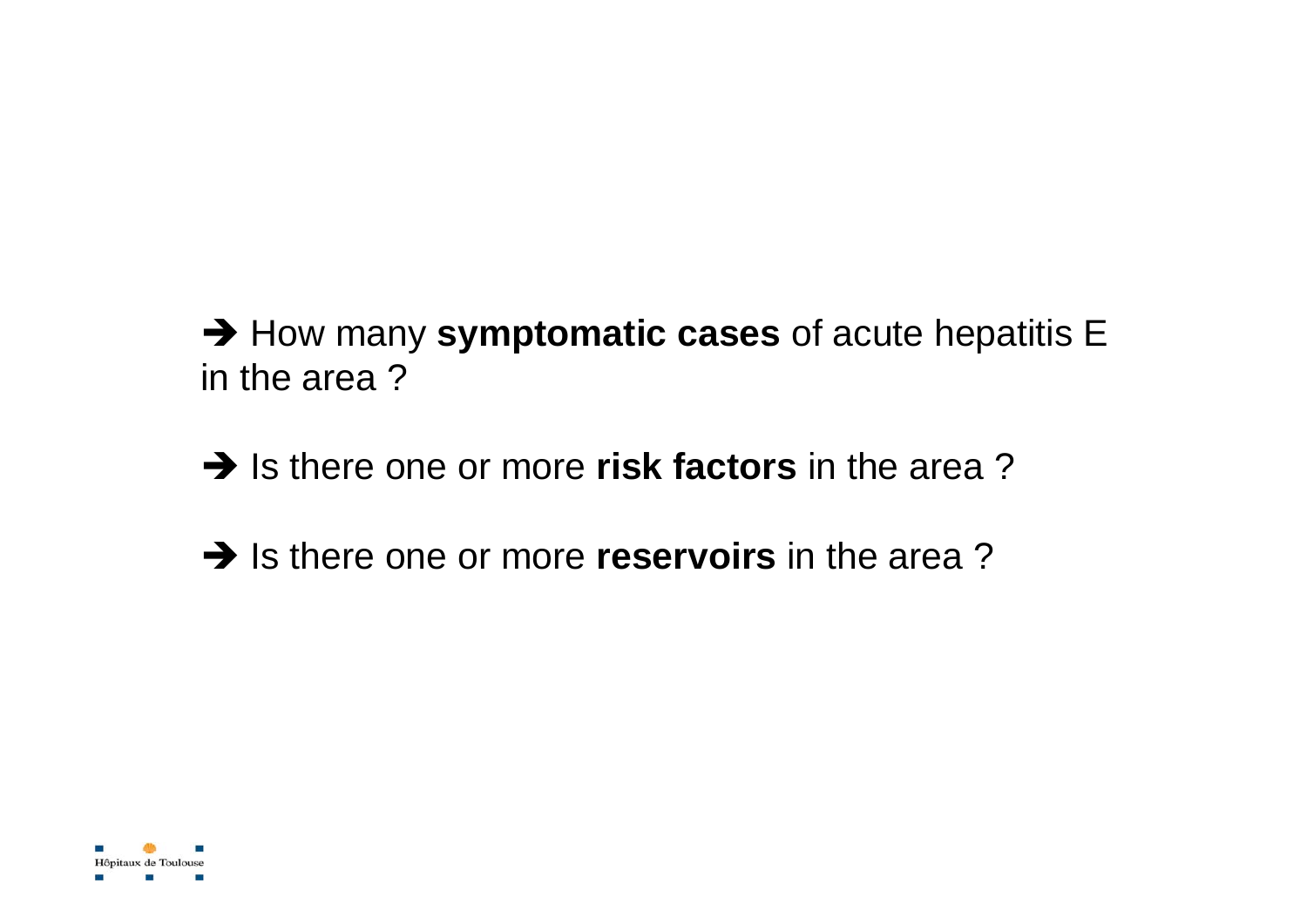$\rightarrow$  Acute cases confirmed thanks to HEV genomic detection

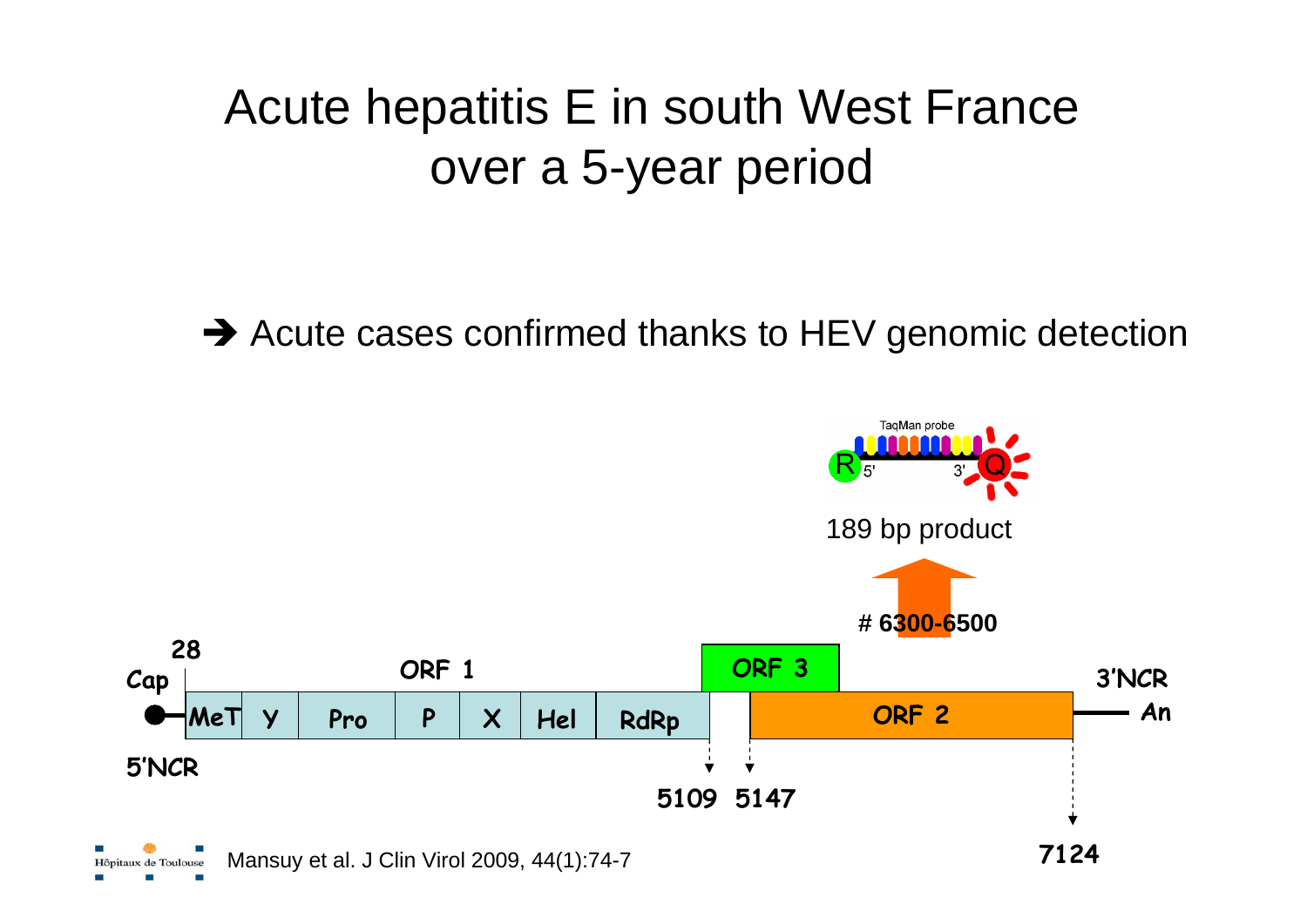$\rightarrow$  Acute cases confirmed thanks to HEV genomic detection

( **62 cases identified between 2003 and 2007** *(without organ transplanted patients)*

 $\bullet$  20 patients suffering from pre-existing diseases

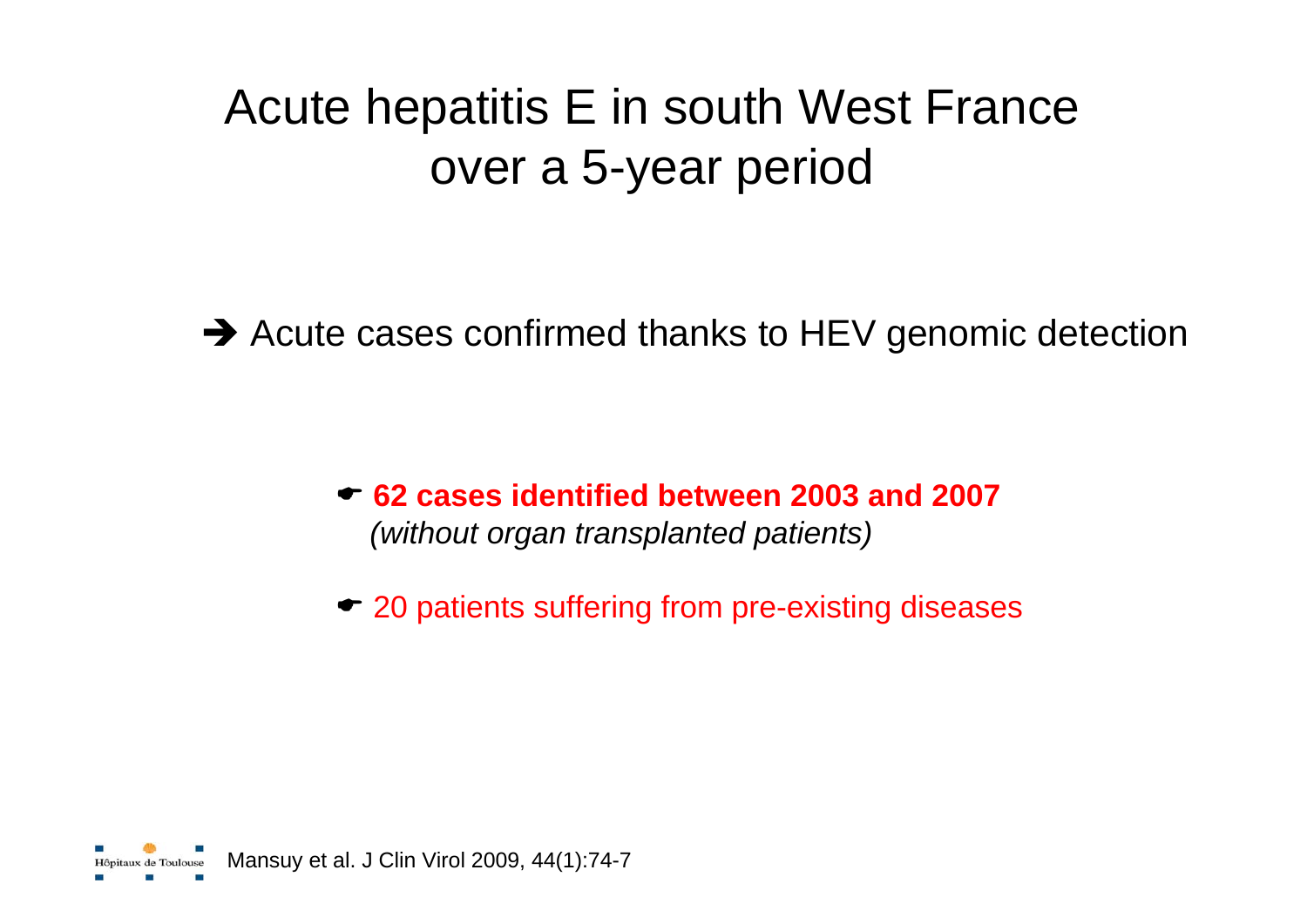

Mansuy et al. J Clin Virol 2009, 44(1):74-7Hôpitaux de Toulouse

**COL**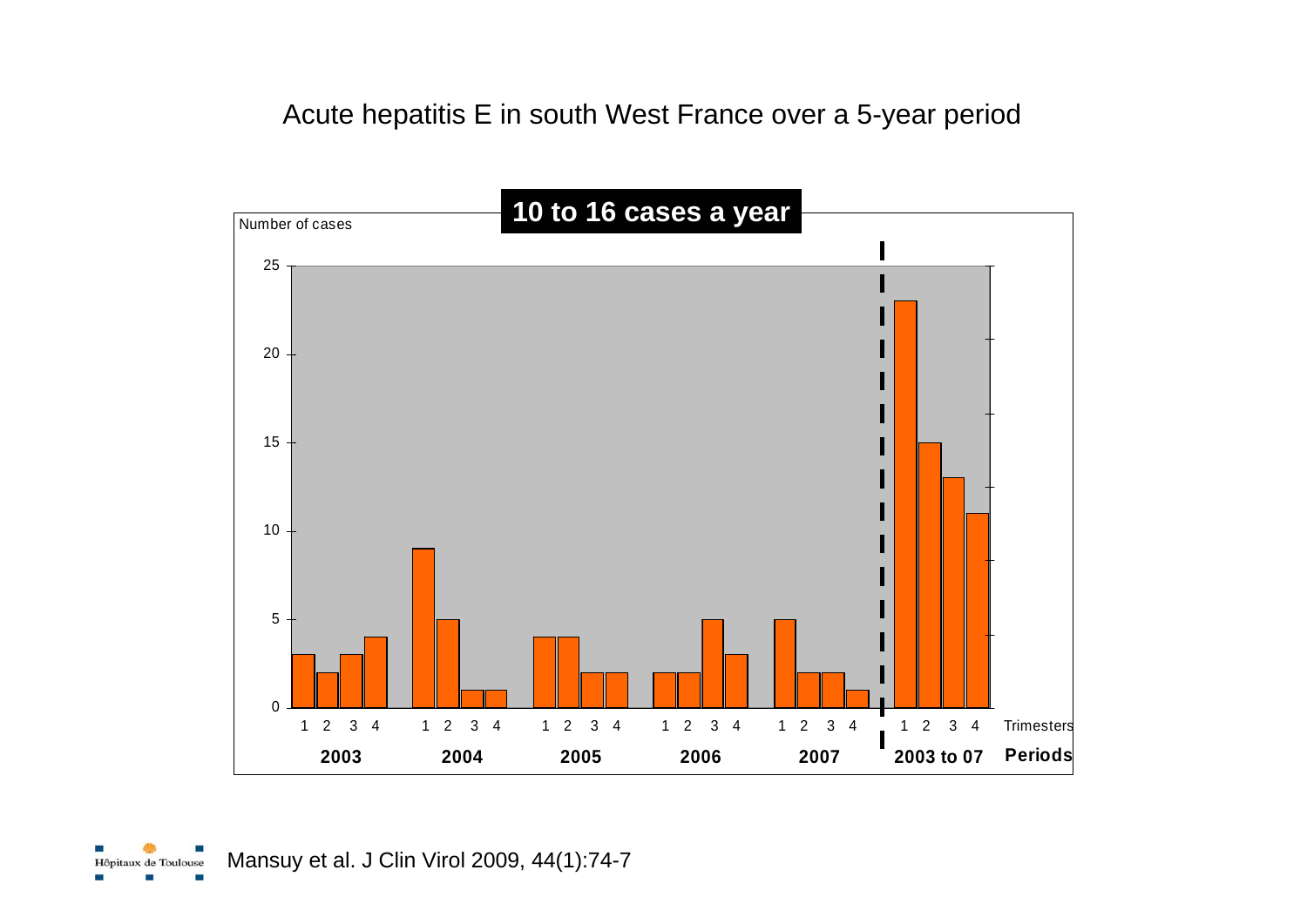

Mansuy et al. J Clin Virol 2009, 44(1):74-7Hôpitaux de Toulouse ш

**COL**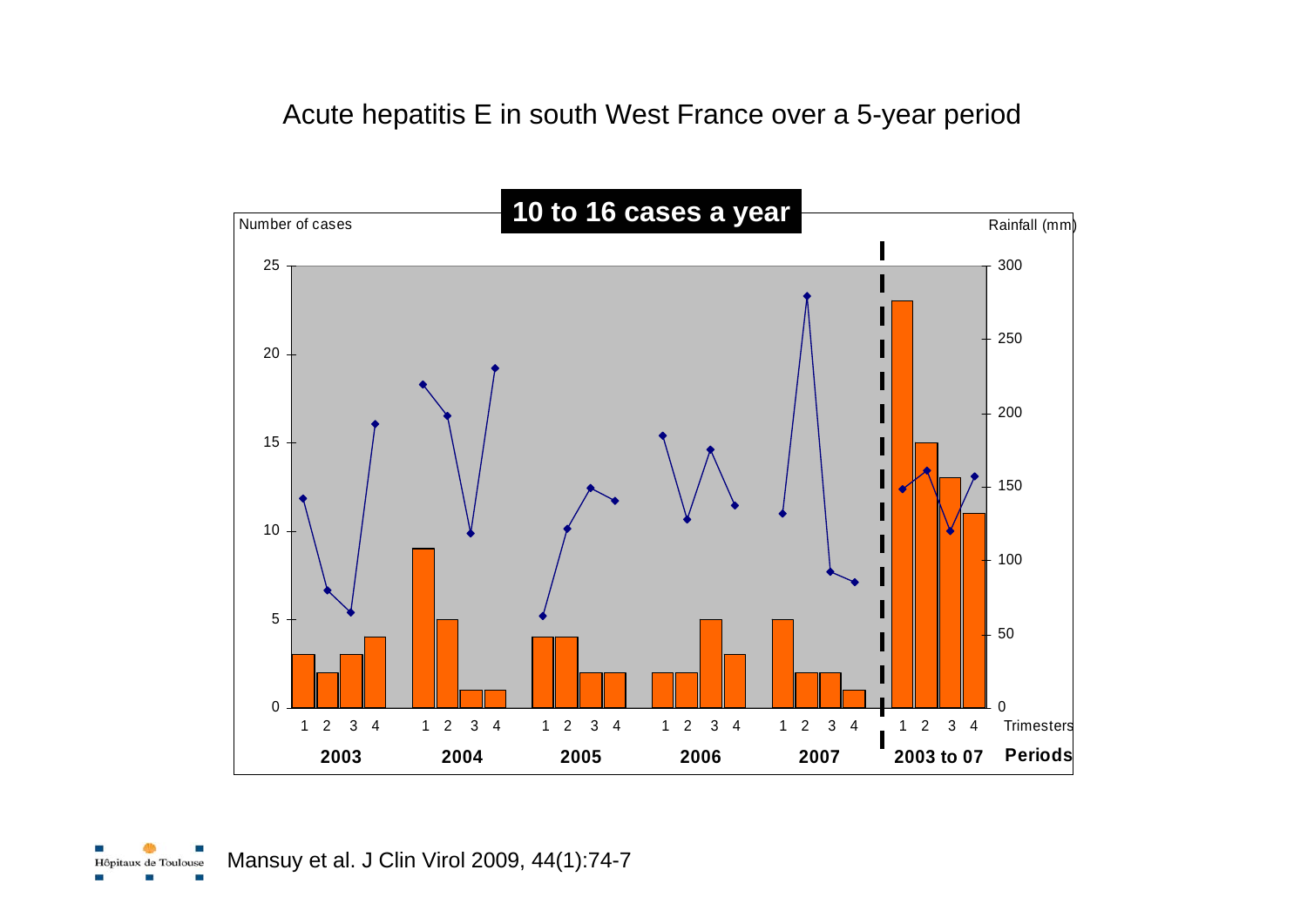

| 41 men / 21 women   | $p=0.06$ |
|---------------------|----------|
| 57.9 yrs / 47.9 yrs | $p=0.1$  |

a a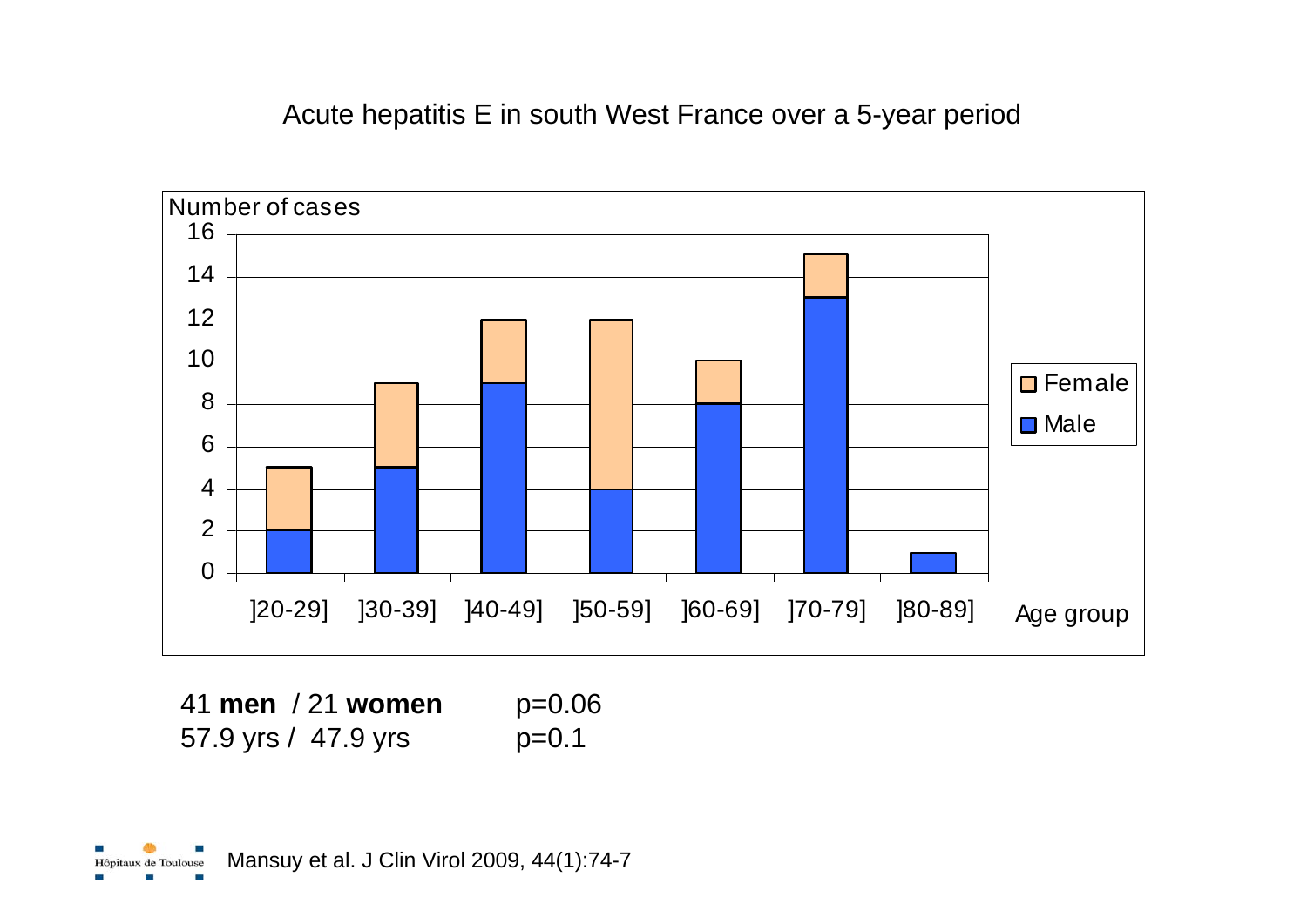

| 36 rural / 26 urban | $p=0.6$ |
|---------------------|---------|
| 55 yrs $/53$ yrs    | $p=0.3$ |

**COL**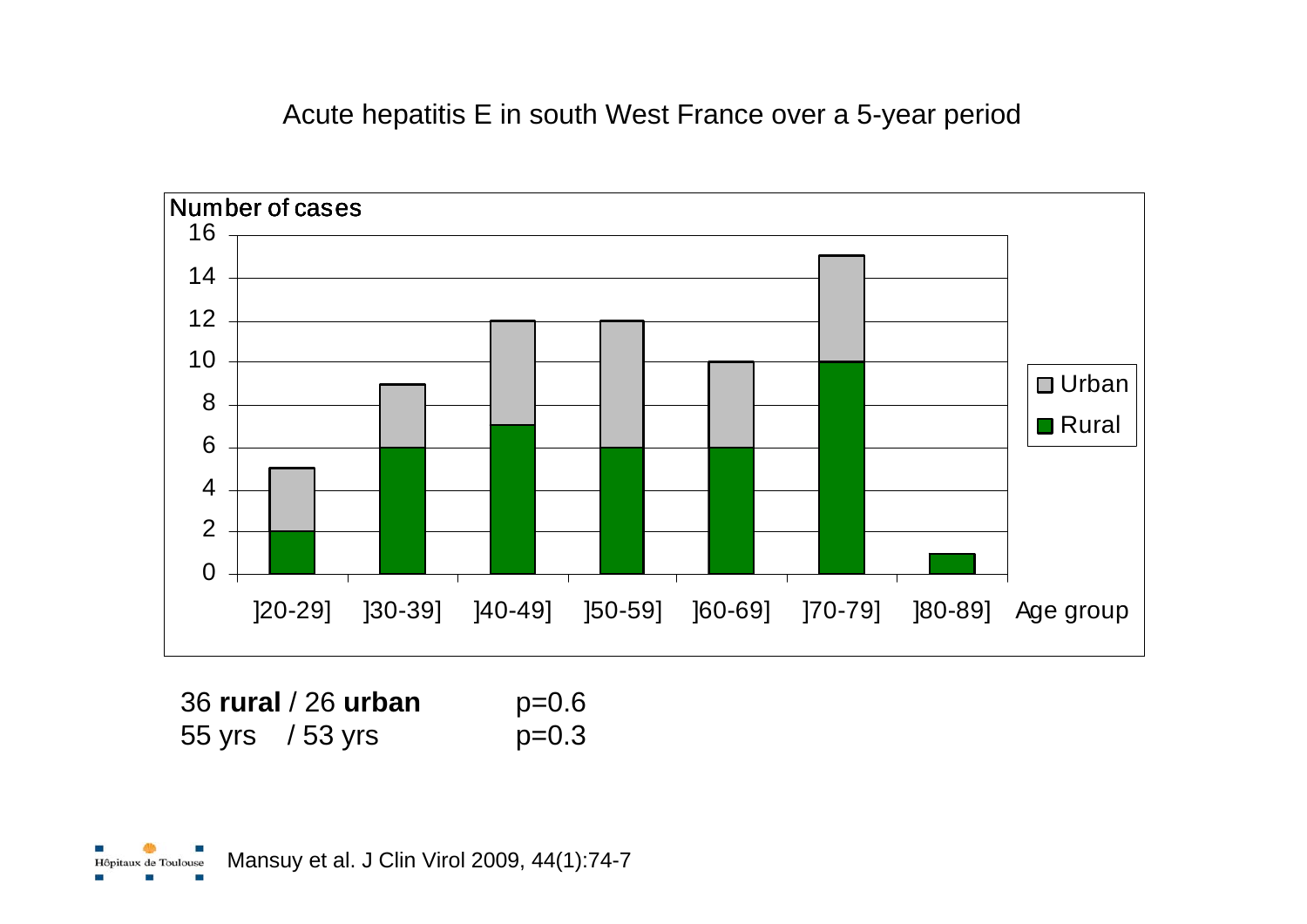| <b>Symptoms</b>      | frequency $(\% )$ |
|----------------------|-------------------|
|                      |                   |
| Jaundice             | 67.7              |
| Asthenia             | 40.3              |
| Fever                | 27.4              |
| Arthromylgia         | 21                |
| Abdominal pain       | 11.3              |
| Headache             | 9.7               |
| Nausea               | 9.7               |
| Anorexia             | 8.1               |
| Weight loss          | 6.5               |
| Diarrhea             | 4.8               |
| <b>Purpuric rash</b> | 3.2               |
| No symptom           | 3.2               |

#### **Biological markers**

| <b>ALT</b> activities | $4 - 150 N$   |
|-----------------------|---------------|
| <b>AST</b> activities | $1.5 - 151$ N |
| <b>Bilirubinemia</b>  | $5 - 30 N$    |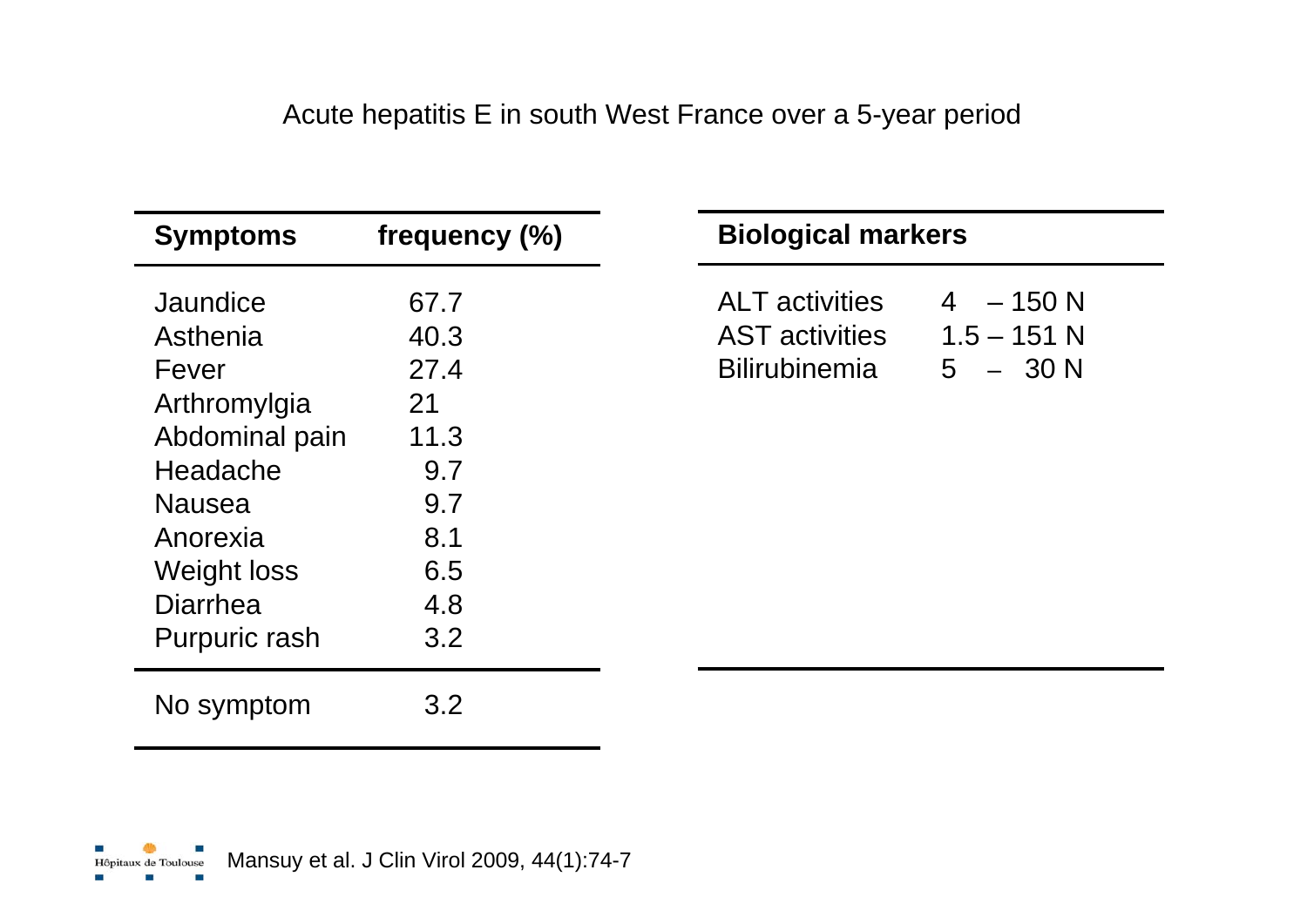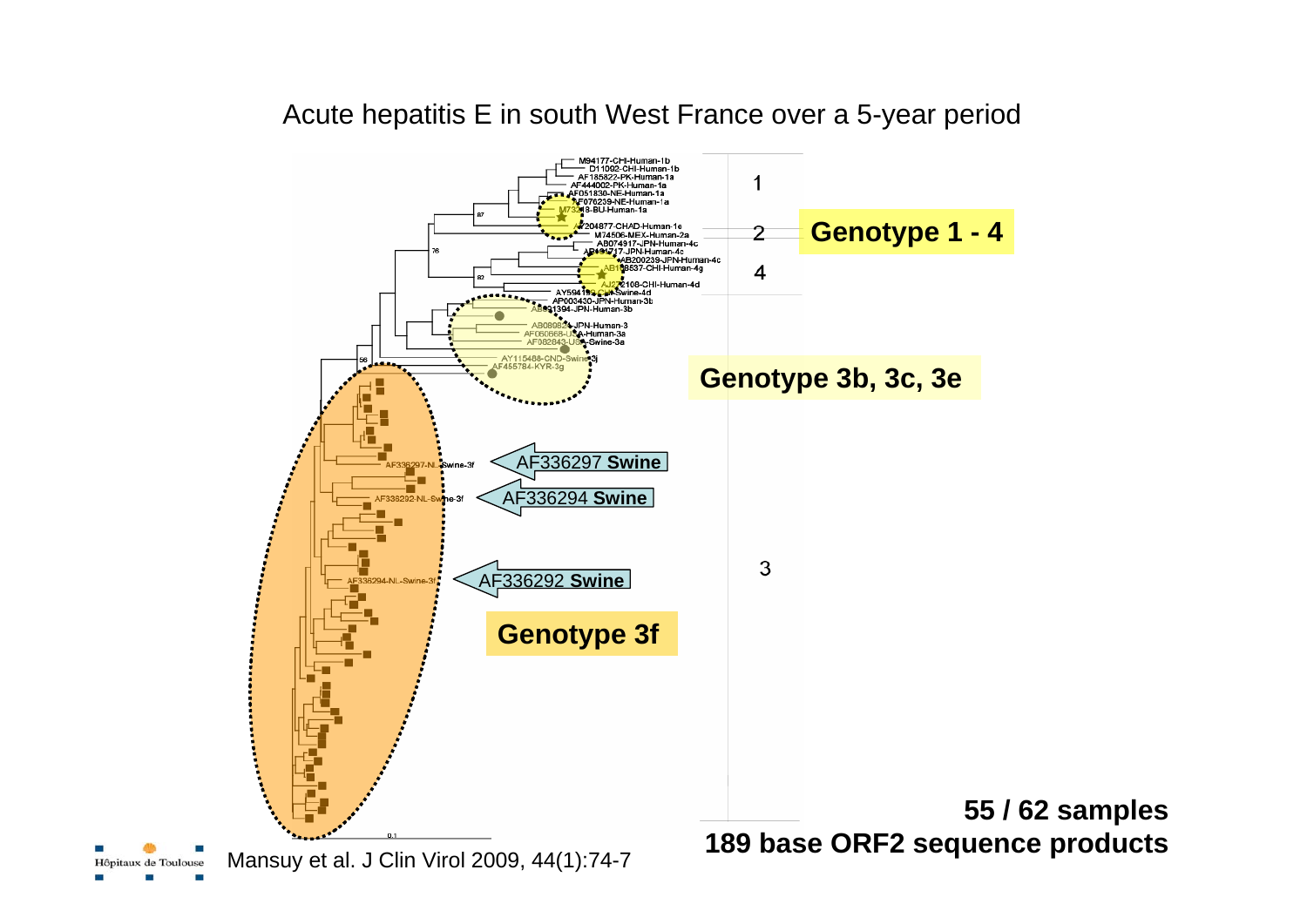#### Molecular evidence of patient to patient transmission of hepatitis E virus in a hematology ward



Mansuy et al. Clin Infect Dis 2009, 48:373-74Hôpitaux de Toulouse

ш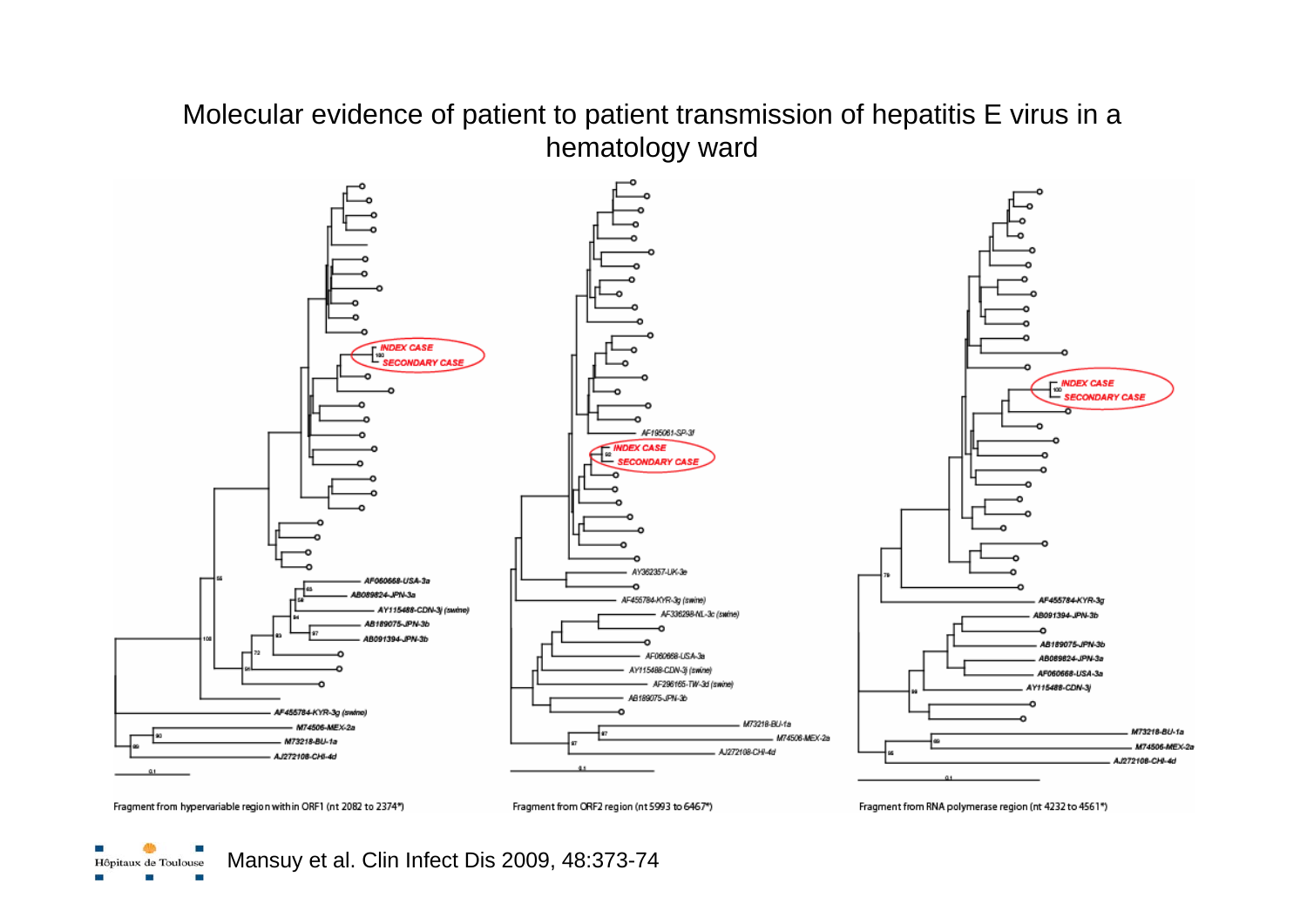### Since 2007

 $\rightarrow$  2008 = 17 cases of acute hepatitis (RNA+)

- sex ratio 1.7 (1.95)
- age 61.3 vs 40.1 (57.9 vs 47.9)
- care days 3.2

### **- genotypes: 3f (9) – 3c (1 hunter)**









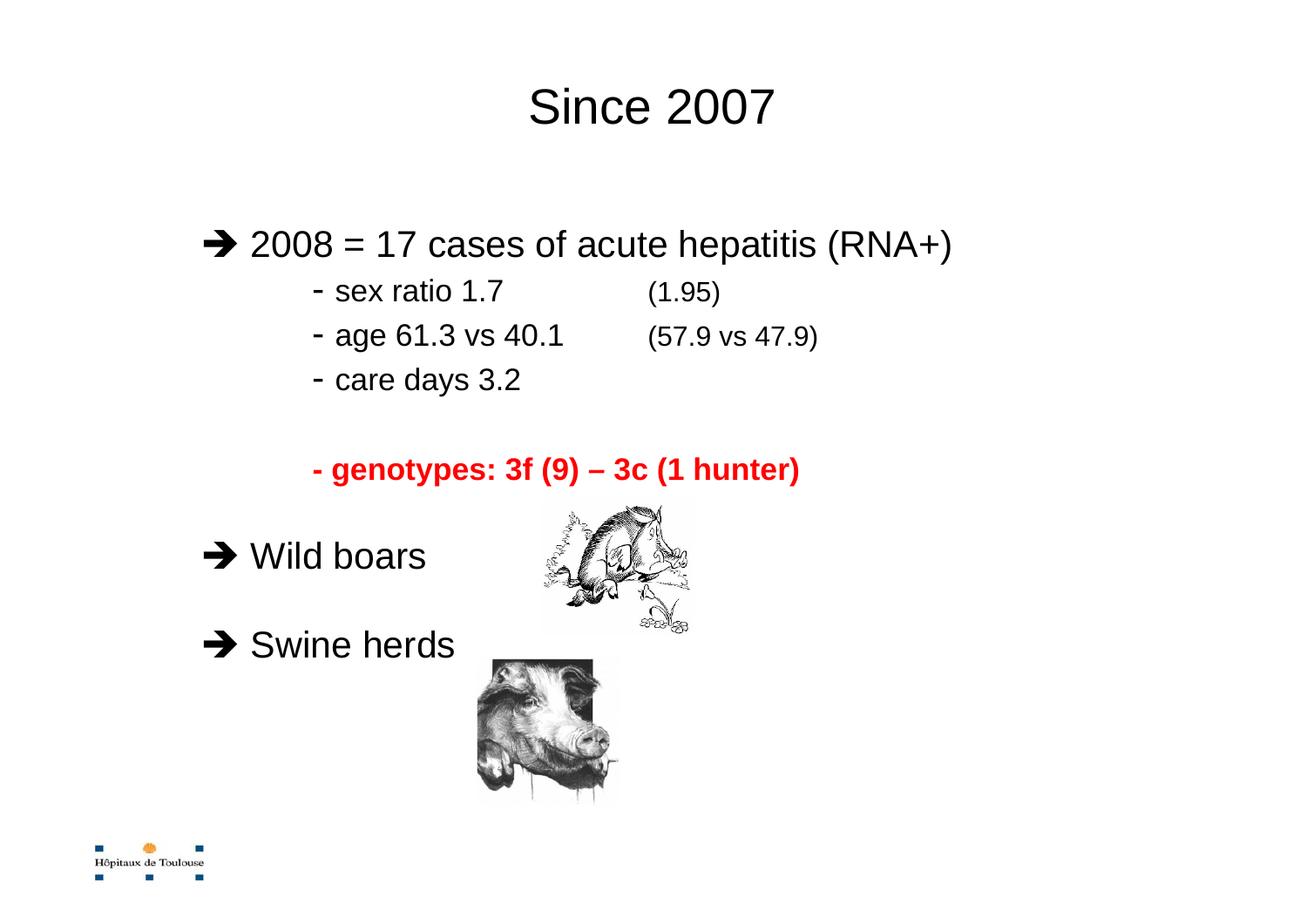